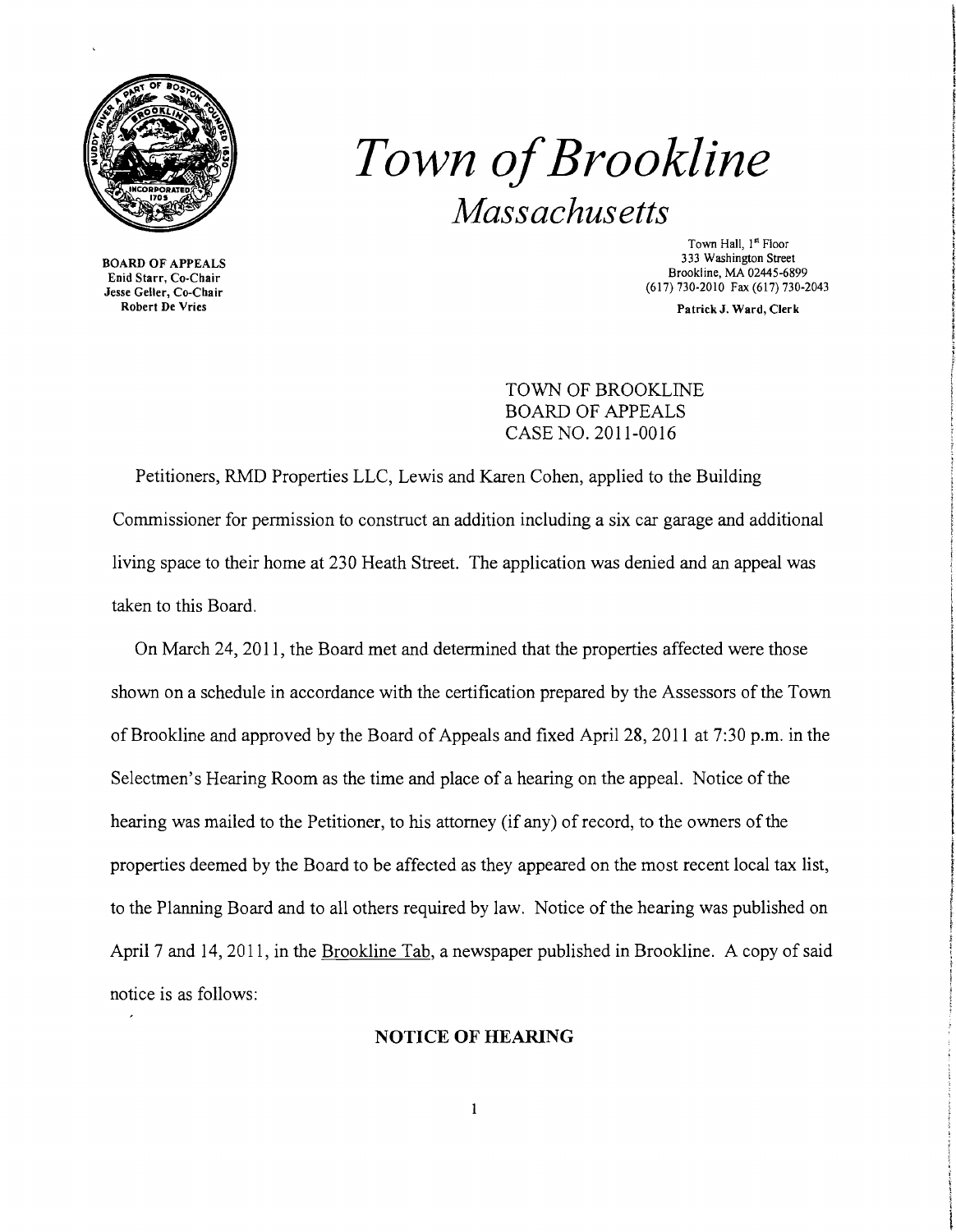Pursuant to M.G.L. C. 39, sections 23A & 23B, the Board of Appeals will conduct a public hearing to discuss the following case:

Petitioner: RMD Properties LLC, Lewis & Karen Cohen Owner: RMD Properties LLC, Lewis & Karen Cohen Location of Premises: 230 HEATH ST Date of Hearing: APRIL 28, 2011 Time of Hearing: 7:30 p.m. Place of Hearing: Selectmen's Hearing Room, 6th. floor

A public hearing will be held for a variance and/or special permit from:

- 1. 4.07; Table of Use Regulations, Accessory Use #55, special permit required.
- 2. 5.22.3.b.1.c; Exceptions to Maximum Floor Area Ratio (FAR) Regulations For Residential Units, special permit required.

## of the Zoning By-Law to REMODEL THREE BATHS, BEDROOMS, CLOSETS AND FINISHES IN EXISTING 1<sup>ST</sup> FLOOR WING. PLANS BY ROBERT ZARELLI ARCHITECT at 230 HEATH ST.

Said premise located in a S-40 (single-family) residence district.

*Hearings, once opened, may be continued by the Chair to a date and time certain. No further notice will be mailed to abutters or advertised in the TAB. Questions regarding whether a hearing has been continued, or the date and time of any hearing may be directed to the Zoning Administrator at* 617-734-2134 *or check meeting calendar at:http://calendars.town. brookline. mao uslMasterTownCalandarl?FormID=* 158.

The Town of Brookline does not discriminate on the basis of disability in admission to, access to, *or operations ofits programs, services or activities. Individuals who need auxiliary aidsfor*  effective communication in programs and services of the Town of Brookline are invited to make *their needs known to the ADA Coordinator, Stephen Bressler, Town of Brookline, 11 Pierce Street, Brookline, MA 02445. Telephone:* (617) *730-2330; TDD* (617) *730-2327.* 

## Enid Starr Jesse Geller Robert De Vries

At the time and place specified in the notice, this Board held a public hearing. Present at the

hearing was Chairman, Jesse Geller and Board Members, Christopher Hussey and Lisa Serafin.

Due to a scheduling conflict, the site of the hearing was moved to the Selectmen's conference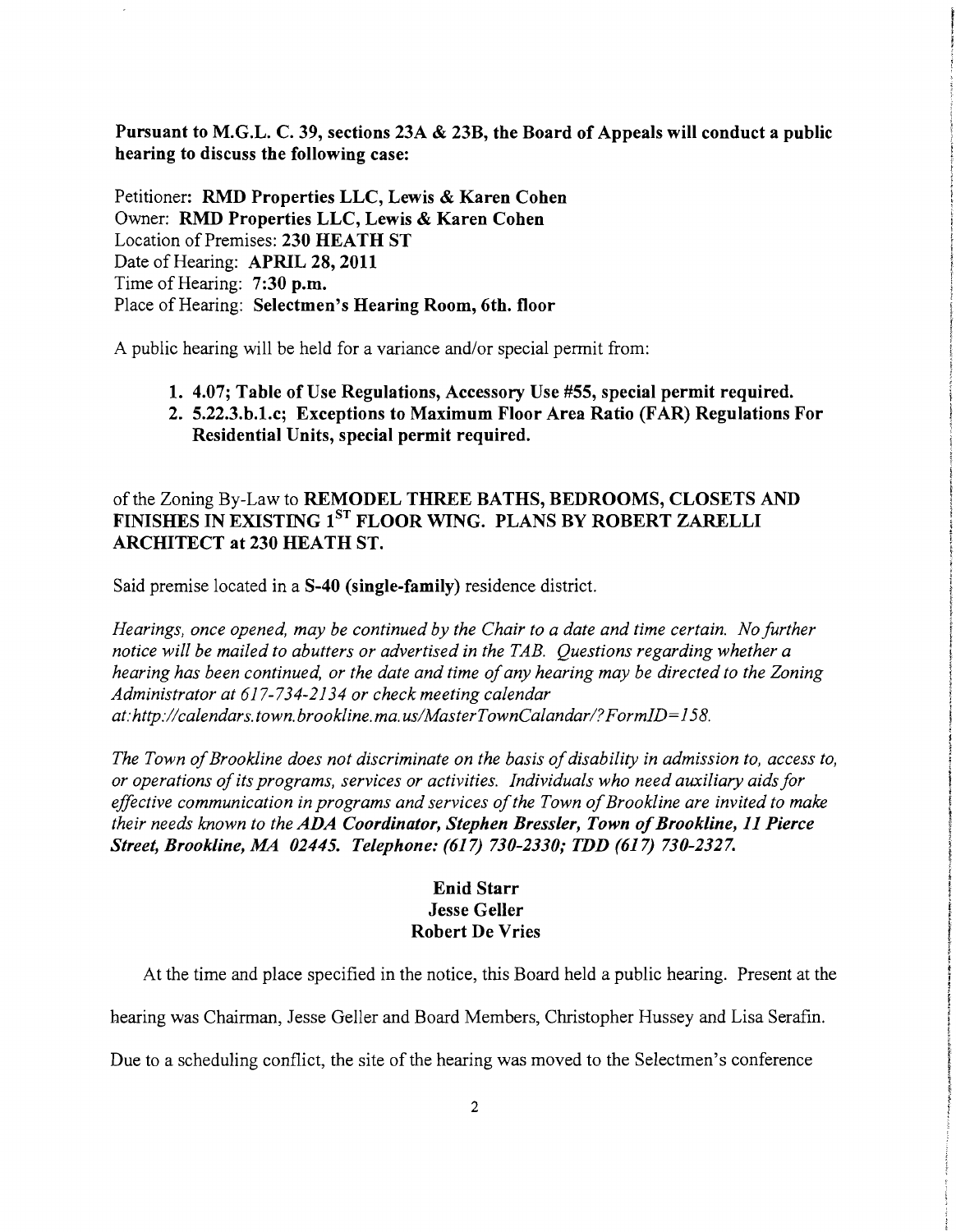room, adjacent to the hearing room. Appropriate notice was posted throughout the building advising of the change in location. The petitioners were represented by Attorney Jacob Walters of7 Harvard Street, Brookline, MA 02445. Also in attendance was Robert Zarelli, the project architect.

Mr. Walters described the home at 230 Heath Street as a brick clad colonial style single family home that was constructed in 1932. The home is situated on a 1 &  $\frac{1}{2}$  acre lot in South Brookline located at the intersection of Heath and Lapland Streets. There is a stone wall in the front yard, as well as a number of large mature trees that largely screen the house from view from Heath Street. The side of the home on Lapland Street is mostly concealed by cement retaining walls and shrubs. The vehicular access to the house is provided by a circular drive in the front yard off of Heath Street, and a second driveway off of Lapland Street leads to the existing two car garage. J Mr. Walters said that the petitioner, RMD Properties, is proposing to construct a nearly 4,000 square foot addition to the Lapland Street side of the property. The addition will encompass new living area as well as a new six-car garage. The new garage will be served by the existing motor court and circular drive (off Lapland Street) and the circular drive off Heath Street will be removed and landscaped. The addition and new parking facilities do not require any zoning relief with respect to setbacks, FAR or any other nonconformity and the applicant is seeking relief only for the accessory use to park six (6) vehicles on the property. Mr. Walters added that the relief required was by Special Permit pursuant to Section 4.07, Use 55 of the Brookline Zoning By-Law. Mr. Walters indicated that the garage would be visible from Lapland Street but not visible from any of the abutting properties. Mr. Walters indicated that the larger garage would be in keeping with the scale of dwellings in the neighborhood and would have no impact upon any of the neighbors or the neighborhood in general. Mr. Walters stated further that the six

Final Mark Constitution Management Constitution

**INTERNATIONALISTS** t **International** 

In the Allegean Control Control and the Control of Allegean Studio Control and the Control of the Control of T

**final control International Control** 

**The Control Advisor Control** 

! **International** f **Information** f

3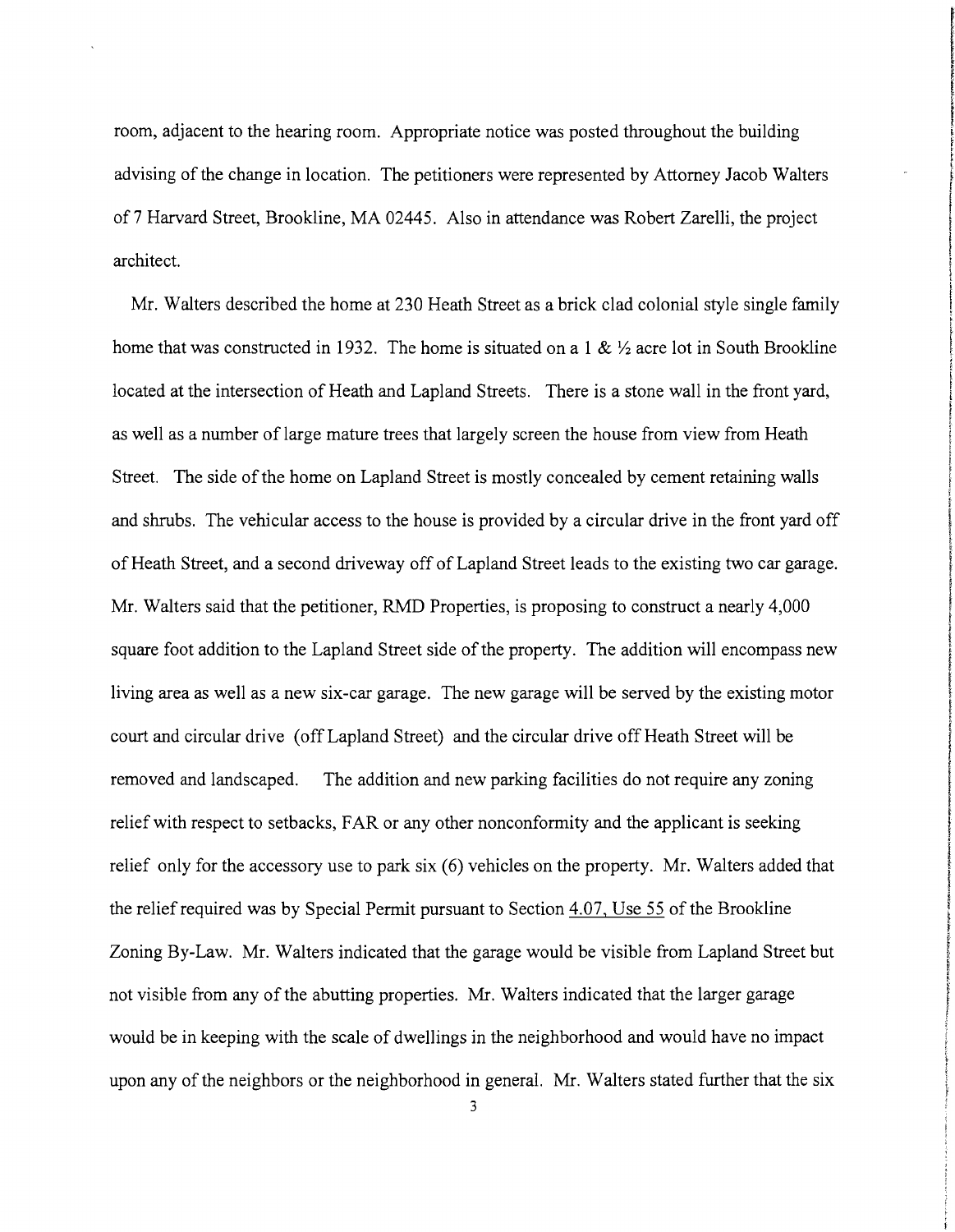vehicles to be garaged in the newly constructed space are all driven by Mr. Cohen, who is an avid automobile collector. Mr. Walters mentioned that the abutters had been fully advised of the plans for the site, and the applicant was not aware of any objections. It was pointed out to the Board that the Preservation Commission held a hearing since a portion of the existing structure was being demolished, and during the Preservation Commission review, neighbors had the opportunity to be heard and the Preservation Commission expressed its support. Mr. Walters concluded by stating that grounds for the granting of a Special Permit existed, citing the requirements of Section 9.05 of the Zoning By-Law. Mr. Walters opined that the site was an appropriate location for the proposed use, the garage would not adversely affect the neighborhood, no nuisance would result from the 6 car garage and more than adequate facilities would be provided for the proposed use.

Mr. Hussey asked if there were any FAR issues with the addition and was assured by Robert Zarelli, the applicant's architect that there were none.

The Chairman asked whether anyone in attendance wished to speak in favor of or against the proposed relief. Noone spoke in favor of or against the proposed relief.

Assistant Director for Regulatory Planning, Polly Selkoe, reviewed the findings of the Planning Board.

**Table of** Uses **Regulations, Section 4.07,** Use #55 - A special permit is required for accessory garages or parking areas for more than four vehicles in S-Districts on lots greater than 10,000 s.f.

Ms. Selkoe reported that the Planning Board was generally supportive of this proposal. The garage will only be visible from Lapland Street and will utilize an existing motor court which already has some screening and therefore should not have a significant impact, in terms of appearance on the neighborhood. As the lot and the structure are large in size, a six car garage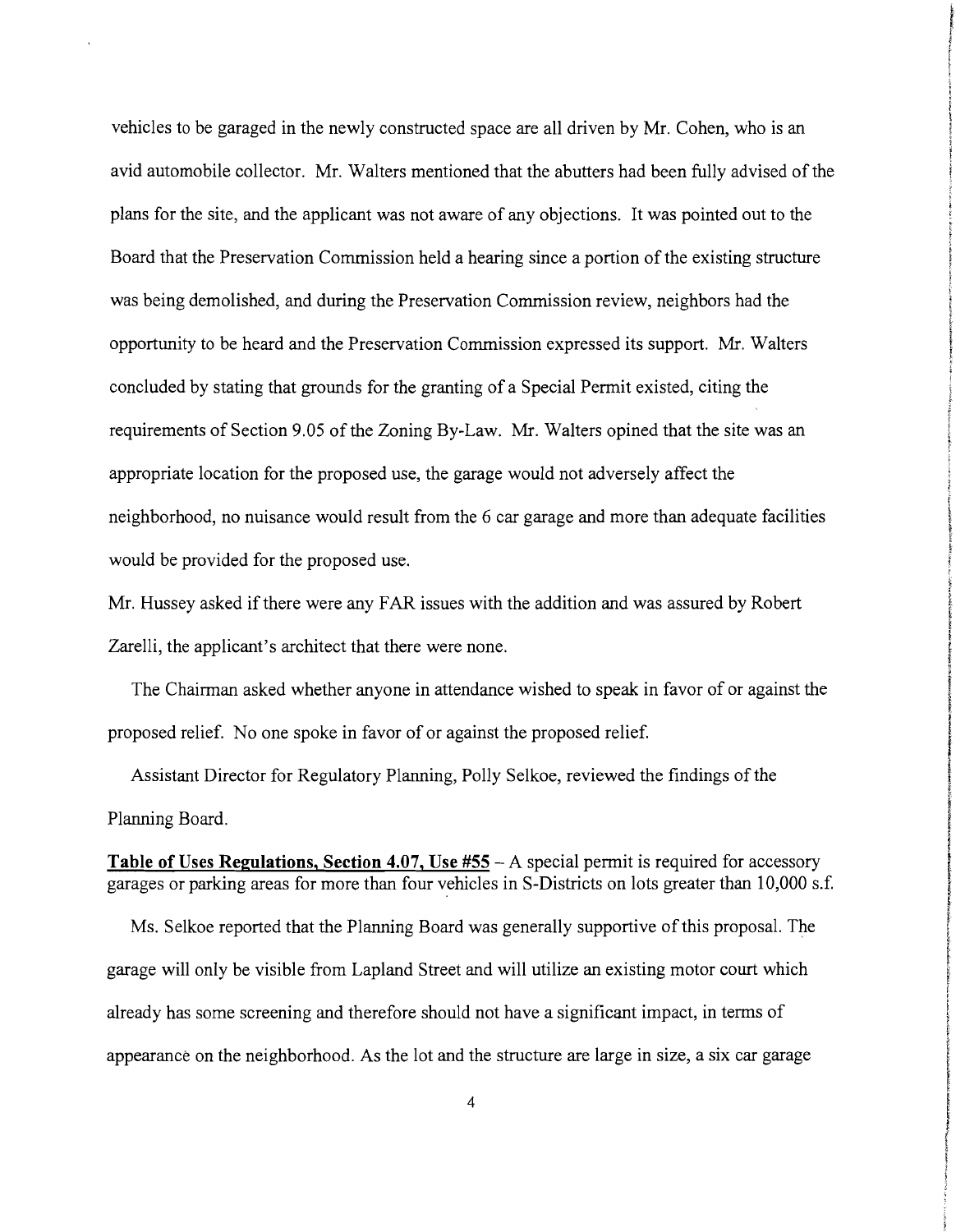will not look out of scale for the property and should nicely accommodate the homeowner's car collection. Therefore, the Planning Board recommended approval of a special permit for Use #55 subject to the following conditions:

- 1. Prior to the issuance of a building permit, the applicant shall submit a final site plan and elevations subject to the review and approval of the Assistant Director of Regulatory Planning.
- 2. Prior to issuance of a building permit, the applicant shall submit to the Building Commissioner to ensure conformance to the Board of Appeals decision: 1) a final site plan, stamped and signed by a registered land surveyor or engineer; 2) final building elevations, stamped and signed by a registered architect; and 3) evidence the Board of Appeals decision has been recorded at the Registry of Deeds

The Chairman then called upon Michael Shepard, Building Commissioner, for the report from the Building Department. Mr. Shepard reported that the plans seemed well crafted and the petitioners were sensitive to the streetscape since the new garage will be screened by existing landscaping. Mr. Shepard said that he was supportive of the conditions recommended by the Planning Board and if approved would insure the addition is built in accordance with the conditions and the requirements of the state building code.

The Board then deliberated and each of the Members indicated their approval of the applicant's proposal, generally commenting that they believed the grounds for a Special Permit had been met. The Chairman noted that Special Permit relief as requested in this case was warranted for the specific reasons cited in Mr. Walters presentation.

The Board, having deliberated on this matter and having considered the foregoing testimony, concludes that it is desirable to grant Special Permits and that the petitioner has satisfied the requirements necessary for relief under **Section 4.07,** Use **#55** for the garaging of six motor

the model and a company of the same also

ان کاری که کندگان (COMP) میگردد.<br>اما کاری که کندگان (COMP) میگردد که کار که به کار استفاده به کار استفاده به کار استفاده به کار استفاده به کار